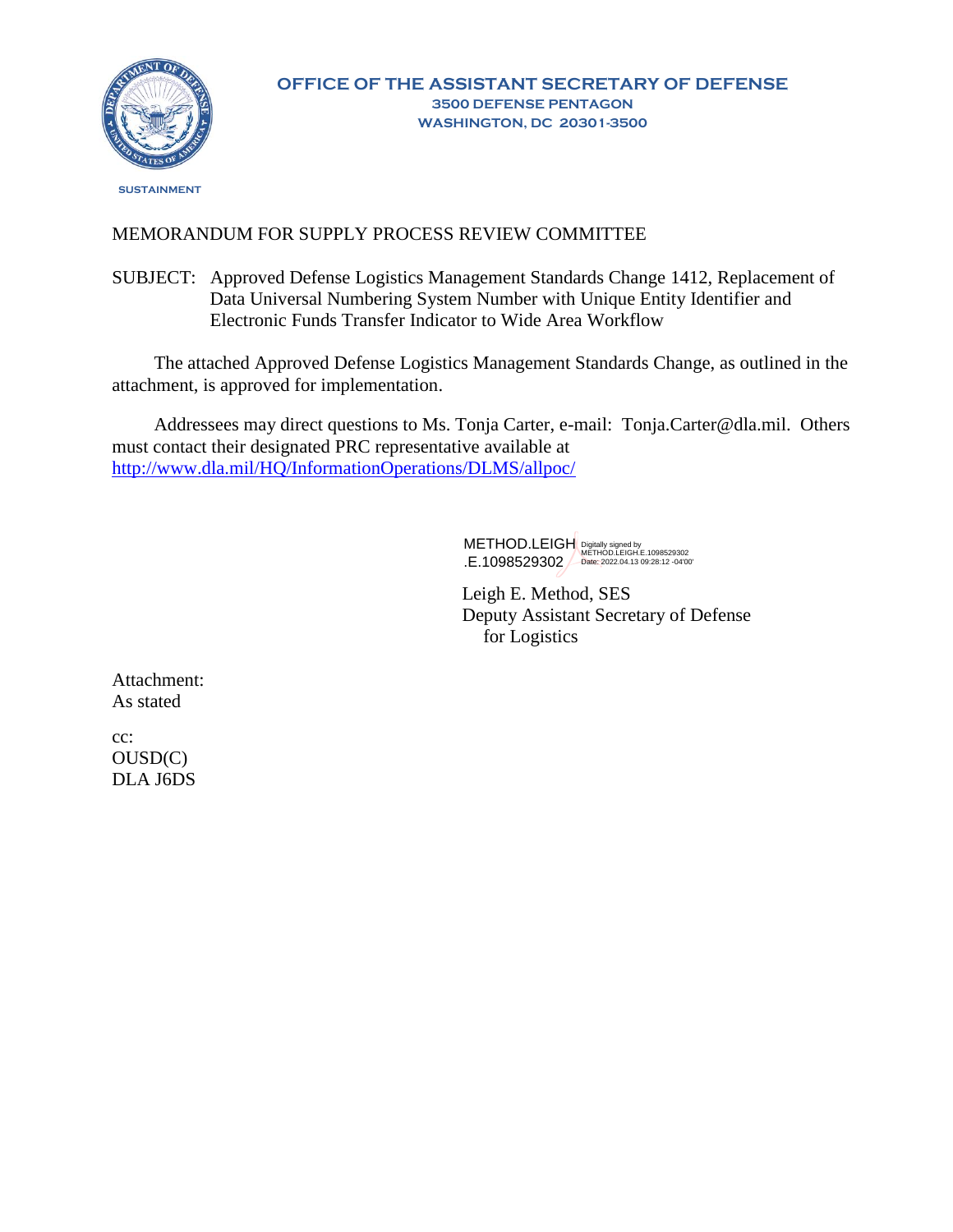## **ADC 1412**

# **Replacement of Data Universal Numbering System (DUNS) Number with Unique Entity Identifier (UEI) and Electronic Funds Transfer (EFT) Indicator to Wide Area Workflow (WAWF)**

## **1. ORIGINATING SERVICE/AGENCY AND POC INFORMATION:**

**a. Technical POC:** Tonja Carter, Defense Enterprise Data Standards Office (DEDSO), 269-961-5227, [Tonja.Carter@dla.mil](mailto:Tonja.Carter@dla.mil)

**b. Functional POC:** Kris Humphrey, Defense Pricing and Contracting, 703-585-9592, [Kristen.J.Humphrey.ctr@mail.mil](mailto:Kristen.J.Humphrey.ctr@mail.mil)

**2. REFERENCE:** Defense Logistics Manual (DLM) 4000.25, Volume 1, Supply Standards and Procedures

## **3. APPROVED CHANGE(S):**

**a. Brief Overview of Change:** This change removes the DUNS Number and DUNS+4 number qualifiers from all Defense Logistics Management Standards (DLMS) Implementation Conventions (IC). The change adds UEI and an EFT to several ICs supporting contract administration for Procurement Integrated Enterprise Environment (PIEE)/WAWF.

**b. Background:** In April of 2022, the federal government will stop using the DUNS and DUNS+4 to uniquely identify entities registered in the System for Award Management (SAM). At this point, entities doing business with the federal government must stop using DUNS and DUNS+4 and begin using a UEI and an EFT indicator created in SAM.gov. This transition allows the General Services Administration (GSA) to streamline the entity identification and validation process, making it easier and less burdensome for entities to do business with the federal government. Analysis by Defense Automatic Addressing System (DAAS) of the current DLMS transactions shows DUNS and DUNS+4 are not currently being used in DLMS logistics transactions.

## **c. Approved Change in Detail:**

**(1)** For each entry in the Enclosure 1 table, remove the DUNS and DUNS+4 codes (i.e., 1 and 9) and DLMS Note. DUNS and DUNS+4 will be removed from all DLMS ICs by April 4, 2022.

**(2)** Remove DUNS or DUNS+4 from the following ICs by April 4, 2022: 810L, 856 Advance Shipment Notice (ASN), 856P ASN, 857, 861, and 861P.

**(3)** Add the qualifiers for UEI (UE Unique Entity Identifier) and EFT Indicator (EF Electronic Funds Transfer ID Number) in the contract administration transactions identified in Enclosure 2.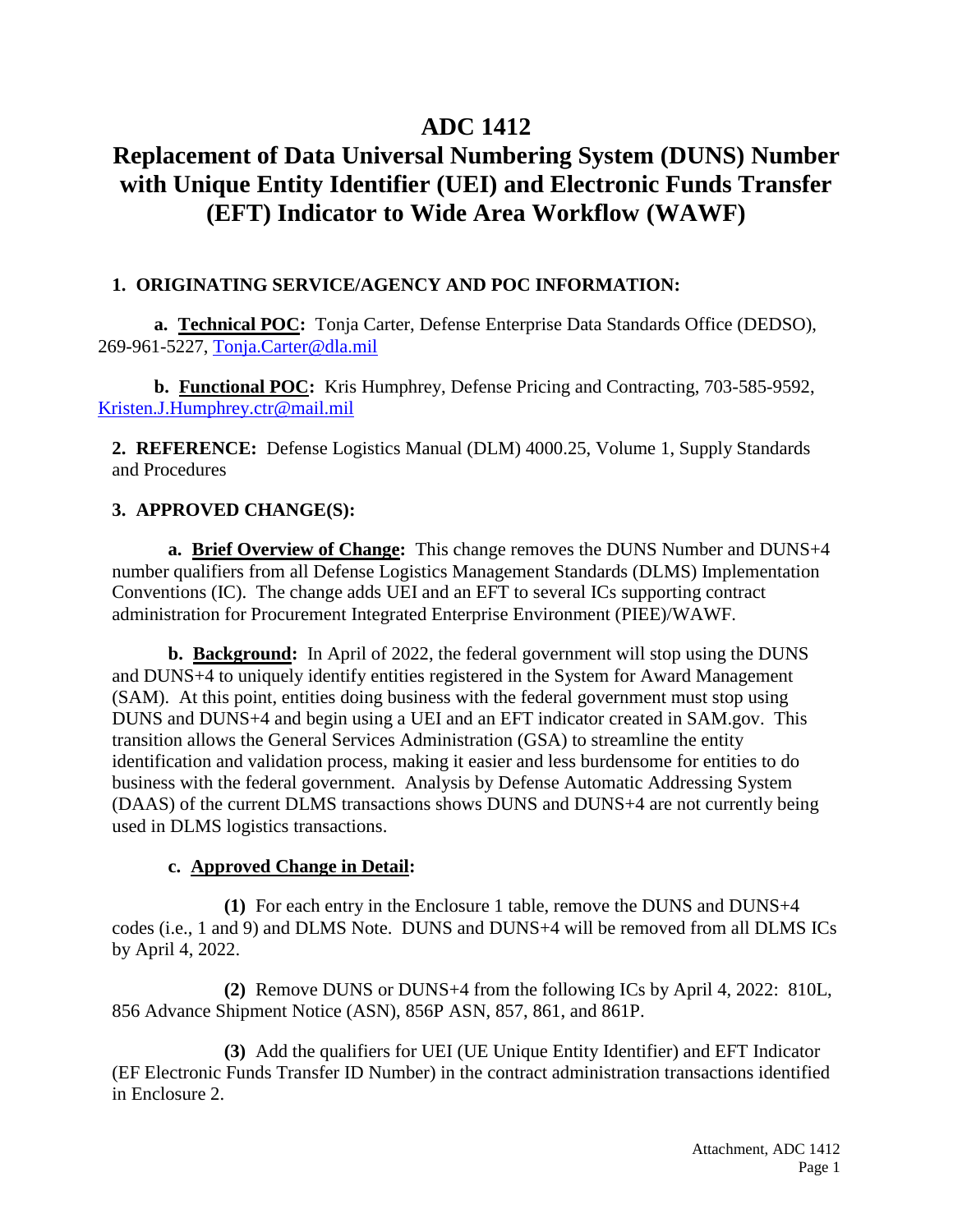**(4)** Make the corresponding changes in Logistics Data Resource Management System (LOGDRMS) to keep ICs and LOGDRMS in sync.

**d. Revisions to Defense Logistics Manuals:** Changes to DLM 4000.25, Volume 1, Concepts and Procedures shown in Enclosure 3.

## **e. Approved Transaction Flow:** N/A

## **f. Alternatives:** None

**4. REASON FOR CHANGE:** The federal government will stop using the DUNS and DUNS+4 after April 2022.

## **5. ADVANTAGES AND DISADVANTAGES:**

- **a. Advantages:** Eliminate unused DUNS elements and add UEI and EFT elements.
- **b. Disadvantages:** None

**6. ESTIMATED TIMELINE/IMPLEMENTATION TARGET:** Authorized for immediate implementation by DAAS upon publication of the Approved DLMS Change (ADC). The following targeted deadlines are provided:

**a. DAAS:** DAAS will be required to implement this change prior to April 4, 2022.

**b. Services/Agencies:** Each component must provide feedback to identify the approximate timeframe this change will be implemented (if required).

## **7. ESTIMATED SAVINGS/COST AVOIDANCE ASSOCIATED WITH IMPLEMENTATION OF THIS CHANGE:** None

## **8. IMPACT:**

**a. New/Changes Data Elements:** Add UEI and EFT, remove the DUNS and DUNS+4 from the transactions identified in this change.

- **(1)** The UEI element attributes are:
	- **(a)** Alphanumeric
	- **(b)** Min Characters: 12
	- **(c)** Max Character: 12
	- **(d)** Letters "I" and "O" will not be used to avoid confusion with one and

zero

**(e)** Nine-digit sequence will not be used to avoid conflict with DUNS and Taxpayer Identification Number (TIN)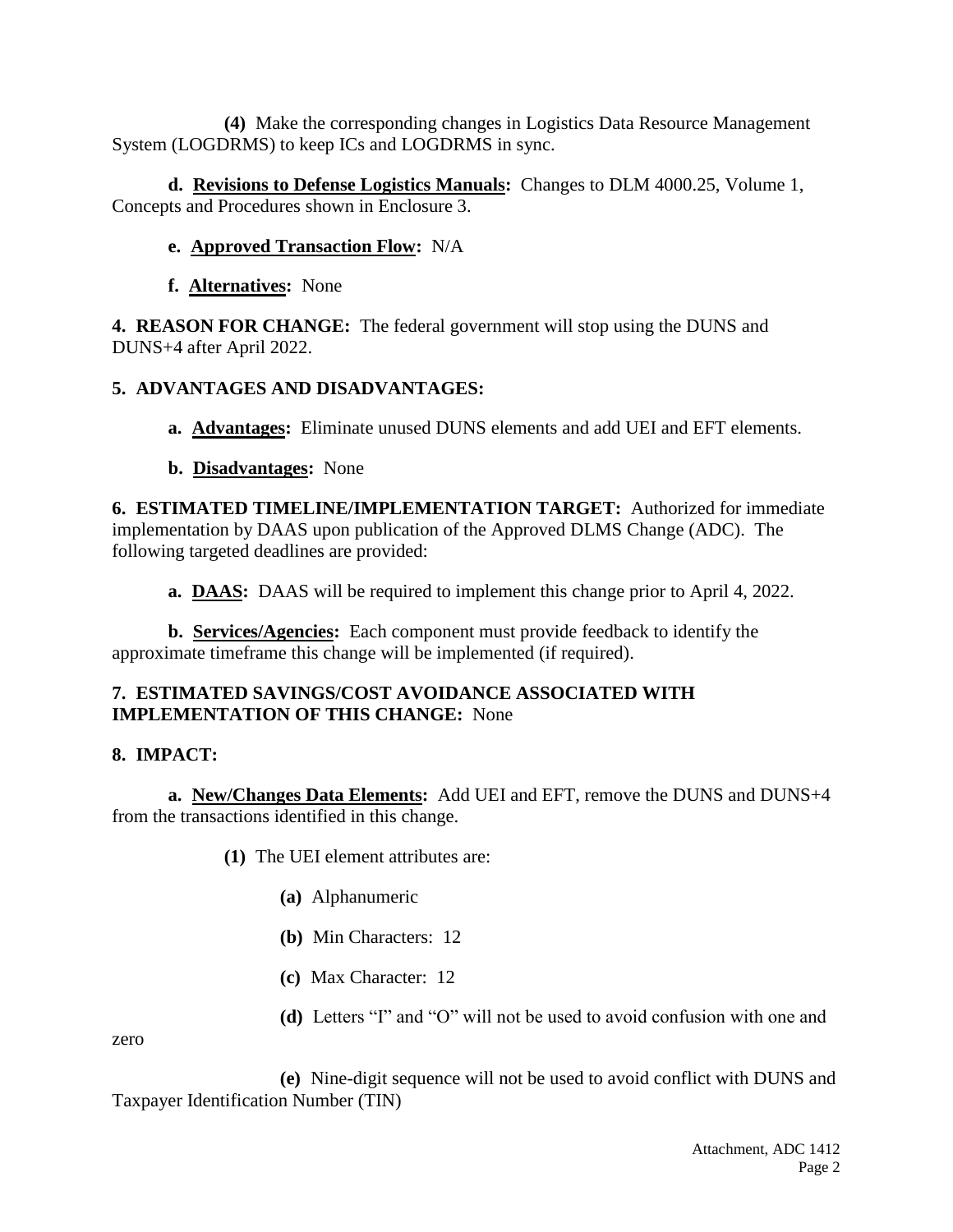**(f)** The final character will be a checksum of the first 11 characters. Checksums are used to detect errors within data

**(2)** The EFT element attributes are:

- **(a)** Alphanumeric
- **(b)** Min Characters: 4
- **(c)** Max Characters: 4

## **b. Automated Information Systems (AIS):** DoD systems that require UEI and EFT.

**c. Defense Automatic Addressing System (DAAS):** DAAS will need to update their DLMS Maps to remove DUNS/DUNS+4 and add UEI and EFT.

## **d. Non-DLM Publications:** N/A

## **9. PDC 1412 RESPONSE/COMMENT RESOLUTION:**

|    | <b>Component</b>  | <b>Response/Comment</b>                                                                                                                                                                                                                                                  | <b>Disposition</b>                                             |
|----|-------------------|--------------------------------------------------------------------------------------------------------------------------------------------------------------------------------------------------------------------------------------------------------------------------|----------------------------------------------------------------|
| 1. | <b>USTRANSCOM</b> | Concurs.                                                                                                                                                                                                                                                                 | In the process of trasitioning<br>away from DUNS.              |
| 2. | <b>DAAS</b>       | Concurs.                                                                                                                                                                                                                                                                 |                                                                |
| 3. | <b>USAF</b>       | Concurs with Comment.<br>If the intent is to remove DUNS & DUNS 4, why are<br>we keeping the reference to these fields in Enclosure3,<br>Appendix 2, Enterprise Identifies Definitions.                                                                                  | DEDSO made corrections to<br>Enclosure 3, Appendix 2.          |
| 4. | <b>USMC</b>       | Concurs                                                                                                                                                                                                                                                                  |                                                                |
| 5. | <b>DPC</b>        | Concurs.                                                                                                                                                                                                                                                                 |                                                                |
| 6. | <b>USA</b>        | USA requested a 45-day extension on this change.<br>DEDSO coordinated with DPC, and due to the Federal<br>mandate, the DUNS number is being replaced in April.<br>DEDSO responded to USA with a suspense data of<br>3/23/2022.                                           | USA did not provide a response<br>by the $3/23/2022$ deadline. |
| 7. | <b>DLA</b>        | Concurs with Comment.<br>1.) The DUNS number is populated in the customer<br>master record in EBS and needs to be replaced by the<br>new Unique Entity Identifier (UEI).<br>2.) Will require development to replace the DUNS<br>number in FedMall Portal, FEDS, and ACE. | Noted.                                                         |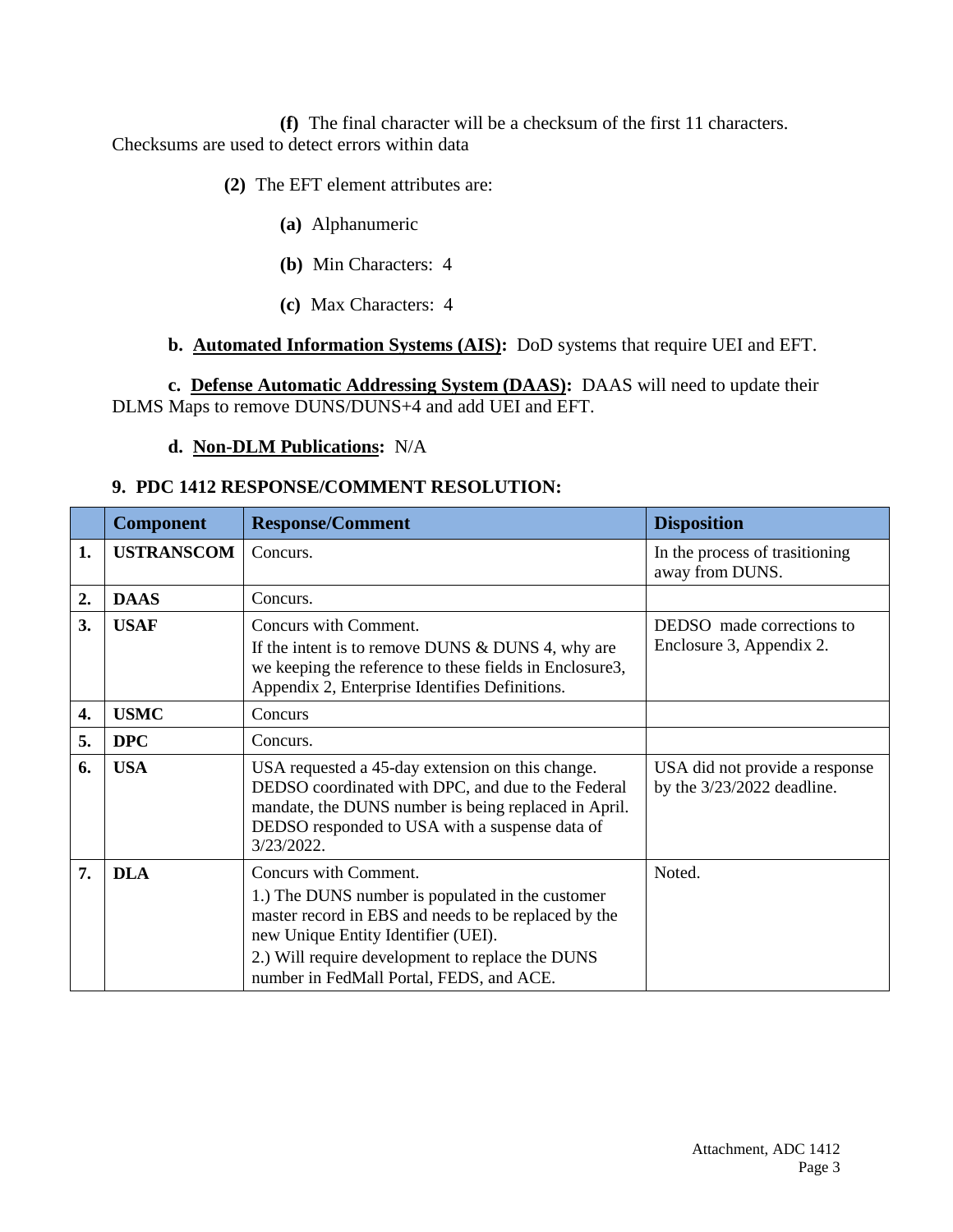## **Enclosure 1**

Add Introductory note to the changed DLMS ICs where the DUNS and DUNS+4 are removed:

| Item $#$         | Location     | Revision                                             | Reason                       |
|------------------|--------------|------------------------------------------------------|------------------------------|
| $\mathbf{1}$ .   | Introductory | Add ADC 1412 to DLMS Introductory notes to           | <b>Identifies DLMS</b>       |
|                  | notes        | each updated DLMS IC listed in the table below:      | Changes included in the      |
|                  |              |                                                      | <b>DLMS IC</b>               |
|                  |              | - ADC 1412, Replacement of Data Universal            |                              |
|                  |              | <b>Numbering System Number with Unique Entity</b>    |                              |
|                  |              | <b>Identifier and Electronic Funds Transfer</b>      |                              |
|                  |              | <b>Indicator to Wide Area Workflow</b>               |                              |
| $\overline{2}$ . | See table    | Delete the following codes and notes:                | In April of 2022, the        |
|                  | below for IC | D-U-N-S Number, Dun & Bradstreet                     | federal government will      |
|                  | locations    | <b>DLMS</b> Note: DLMS enhancement; see introductory | stop using the DUNS and      |
|                  |              | DLMS note 3a.                                        | DUNS+4 to uniquely           |
|                  |              |                                                      | identify entities registered |
|                  |              | D-U-N-S+4 Number, Dun & Bradstreet with              | in the System for Award      |
|                  |              | <b>Four Character Suffix</b>                         | Management (SAM).            |
|                  |              | <b>DLMS</b> Note: DLMS enhancement; see introductory |                              |
|                  |              | DLMS note 3a.                                        |                              |

The table below identifies all transactions/locations to remove the DUNS and DUNS+4. Do not remove the highlighted entries until April 4, 2022:

| #   | <b>DLMS IC</b> | <b>Location</b> | #   | <b>DLMS ICs</b> | <b>Location</b> |
|-----|----------------|-----------------|-----|-----------------|-----------------|
| 1.  | 140A           | 1/N103/40       | 25. | 856 ASN         | 2/N103/66       |
|     |                | 2/N103/20       |     |                 | 2/SDQ02/66      |
| 2.  | 180M           | 1/N103/120      | 26. | 856P ASN        | 2/N103/66       |
|     |                | 2/N103/60       |     |                 |                 |
| 3.  | 511M           | 1/N103/70       | 27. | 856R            | 2/N103/220      |
|     |                | 2/N103/180      |     |                 |                 |
| 4.  | 511R           | 1/N103/70       | 28. | 856R (4030)     | 2/N103/2200     |
|     |                | 2/N103/180      |     |                 |                 |
| 5.  | 517M           | 1/N103/60       | 29. | 856S (4030)     | 2/N103/2200     |
| 6.  | 527D           | 1/N103/70       | 30. | 857             | 2/N103/66       |
|     |                | 2/N103/210      |     |                 |                 |
|     |                | 2/N103/320      |     |                 |                 |
| 7.  | 527R           | 1/N103/70       | 31. | 861             | 2/N103/66       |
|     |                | 2/N103/210      |     |                 |                 |
| 8.  | 536L           | 1/N103/70       | 32. | 861P            | 2/N103/66       |
|     |                | 2/PWK05/150     |     |                 |                 |
|     |                | 2/N103/190      |     |                 |                 |
| 9.  | 650A (4030)    | 1/N103/500      | 33. | 867D            | 1/N103/80       |
|     |                |                 |     |                 | 2/N103/50       |
| 10. | 650C (4030)    | 1/N103/500      | 34. | 867I            | 1/N103/80       |
|     |                |                 |     |                 | 2/N103/450      |
| 11. | 812R           | 1/N103/100      | 35. | 869A            | 2/N103/110      |
| 12  | 810L           | 1/N103/70       | 36. | 869F            | 2/N103/110      |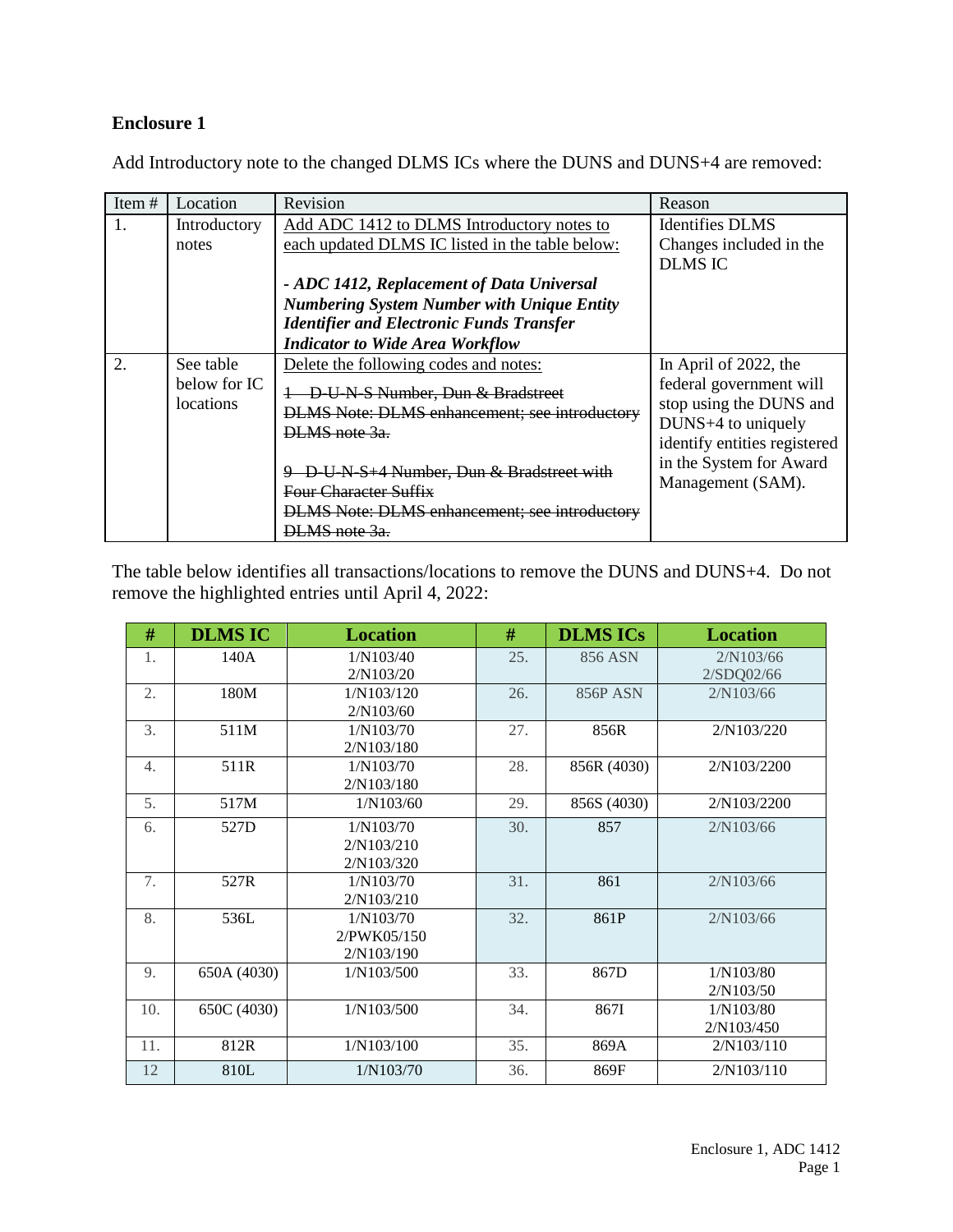| #   | <b>DLMS IC</b> | <b>Location</b> | #   | <b>DLMS ICs</b> | <b>Location</b> |
|-----|----------------|-----------------|-----|-----------------|-----------------|
| 13. | 824R           | 1/N103/30       | 37. | 870L            | 1/N103/50401    |
|     |                | 2/NM108/65      |     |                 | 2/N103/90       |
| 14. | 830D (4030)    | 1/N103/2300     | 38. | 870M            | 1/N103/50       |
|     |                | 2/N103/3200     |     |                 | 2/N103/90       |
| 15. | 830R           | 1/N103/230      | 39. | 870N            | 2/N103/90       |
|     |                | 2/N103/320      |     |                 |                 |
| 16. | 830W           | 1/N103/230      | 40. | 870S            | 1/N103/50       |
|     |                | 2/N103/320      |     |                 | 2/N103/90       |
| 17. | 842P (4030)    | 2/N103/2800     | 41. | 888A            | 1/N103/20       |
|     |                |                 |     |                 | 2/N103/156      |
| 18. | 846A           | 1/N103/80       | 42. | 888I            | 1/N103/20       |
|     |                | 2/N103/450      |     |                 | 2/N103/156      |
| 19. | 846D           | 1/N103/80       | 43. | 940R (4030)     | 1/N103/400      |
|     |                | 2/N103/450      |     |                 | 2/N103/1100     |
| 20. | 846F           | 1/N103/80       | 44. | 945A            | 1/N103/40       |
|     |                | 2/N103/450      |     |                 | 2/N103/80       |
| 21. | 846I           | 1/N103/80       | 45. | 945A (4030)     | 1/N103/400      |
|     |                | 2/N103/450      |     |                 | 2/N103/800      |
| 22. | 846P           | 1/N103/80       | 46. | 947I            | 1/N103/40       |
|     |                | 2/N103/450      |     |                 | 2/N103/110      |
| 23. | 846R           | 1/N103/80       | 47. | 947I (4030)     | 1/N103/400      |
|     |                |                 |     |                 | 2/N103/1100     |
| 24. | 846S           | 1/N103/80       |     |                 |                 |
|     |                | 2/N103/450      |     |                 |                 |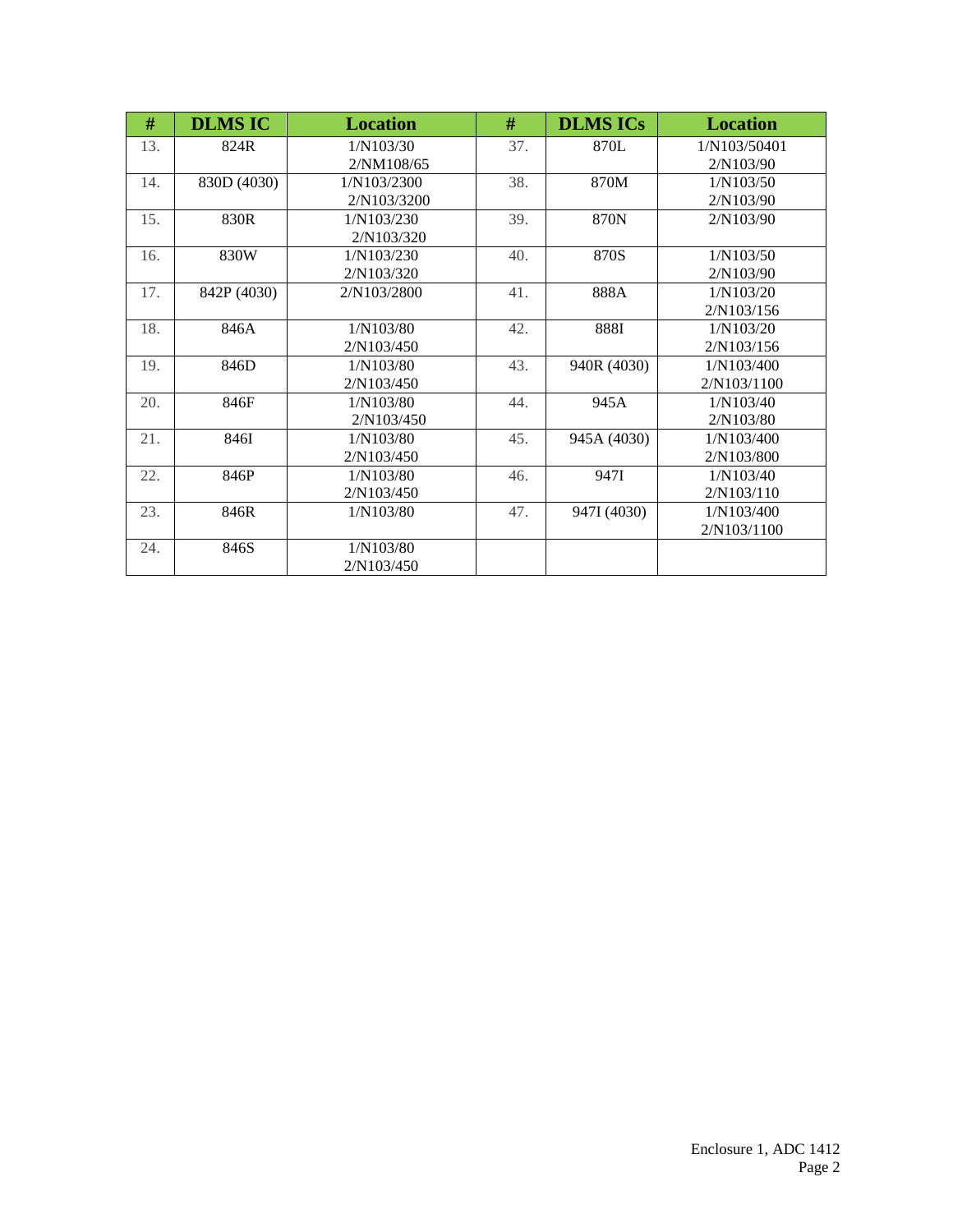## **Enclosure 2**

| #                | <b>Location</b>                             | <b>810L Logistics Bills</b>                                                                                                                                                                                                                                                                                  | <b>Reason</b>                                                    |
|------------------|---------------------------------------------|--------------------------------------------------------------------------------------------------------------------------------------------------------------------------------------------------------------------------------------------------------------------------------------------------------------|------------------------------------------------------------------|
| 1.               | <b>DLMS</b><br>Introductory<br><b>Notes</b> | Add ADC 1412 to the DLMS Introductory Note:<br>- ADC 1412, Replacement of Data Universal<br><b>Numbering System Number with Unique Entity</b><br><b>Identifier and Electronic Funds Transfer Indicator to</b><br><b>Wide Area Workflow</b>                                                                   | Identifies changes<br>made to the IC.                            |
| 2.               | 1/N103/070                                  | Add qualifier UE:<br><b>UE Unique Entity Identifier</b>                                                                                                                                                                                                                                                      | Adds the unique<br>entity identifier to<br>replace DUNS.         |
| 3.               | 1/REF/110                                   | Open REF segment and add DLMS Note:<br>DLMS Note: Optional element used with 1/N103/070<br>UE Unique Entity Identifier to identify System for<br><b>Award Management (SAM) records with an</b><br>alternative Electronic Funds Transfer (EFT) account.                                                       | To identify the EFT<br>Indicator that<br>replaces the<br>DUNS+4. |
| $\overline{4}$ . | 1/REF01/110                                 | Add Data Element level note and add Qualifier with<br><b>DLMS</b> Note:<br><b>DLMS</b> Note: The following codes are authorized.<br><b>EF Electronic Funds Transfer ID Number</b><br>DLMS Note: Use only when 1/N103/070 is UE<br>Unique Entity Identifier, to provide an alternate EFT<br>account in REF02. | To provide the EFT<br>Indicator.                                 |
| 5.               | 1/REF02/110                                 | Mark Data Element REF02 as Used                                                                                                                                                                                                                                                                              |                                                                  |

Revise X12 EDI Implementation Conventions as shown: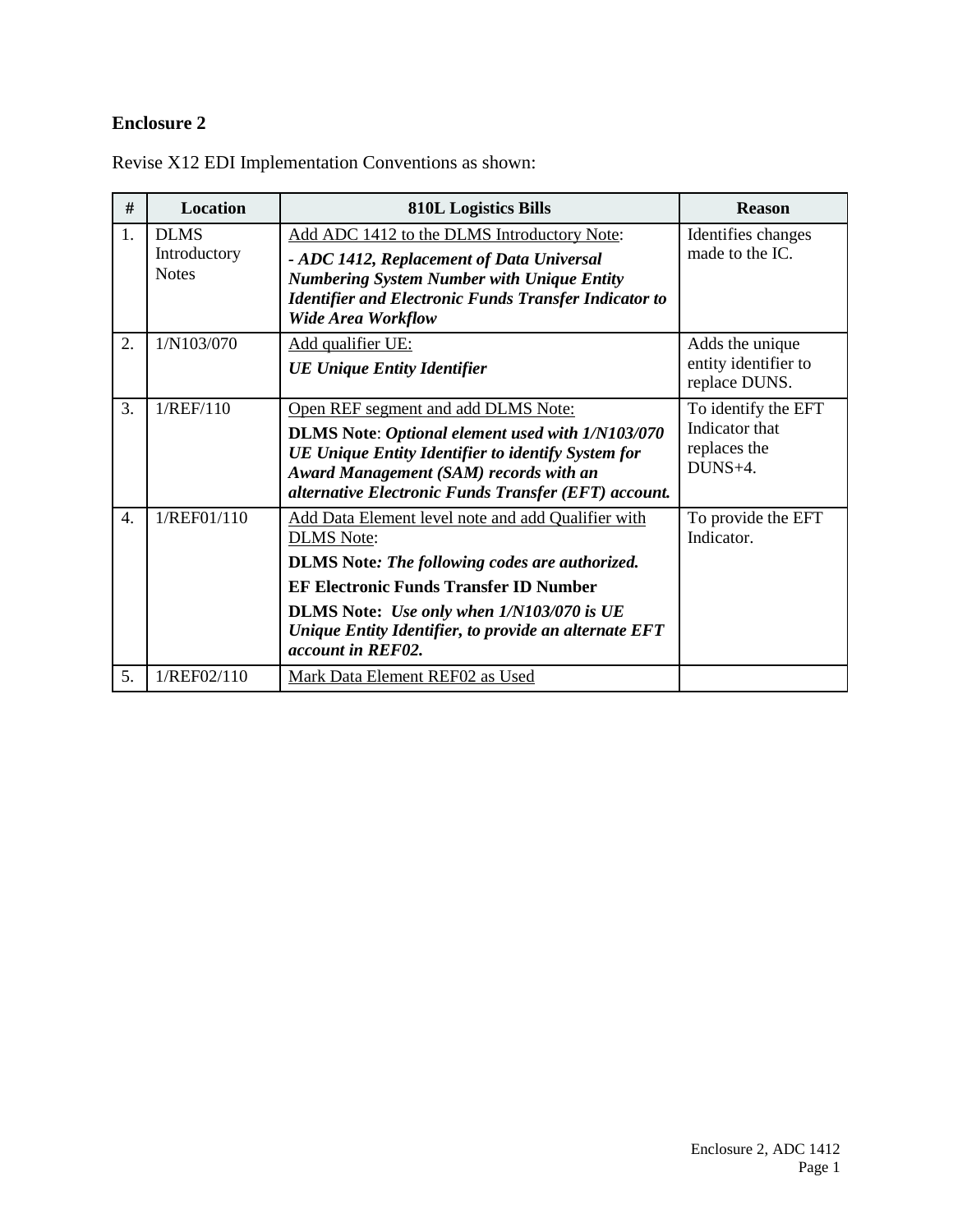| #                | <b>Location</b>                             | 4010 856 Advanced Shipment Notification (ASN)                                                                                                                                                                                                                                                                                    | <b>Reason</b>                                            |
|------------------|---------------------------------------------|----------------------------------------------------------------------------------------------------------------------------------------------------------------------------------------------------------------------------------------------------------------------------------------------------------------------------------|----------------------------------------------------------|
| $\mathbf{1}$ .   | <b>DLMS</b><br>Introductory<br><b>Notes</b> | Add ADC 1412 to the DLMS Introductory Note:<br>- ADC 1412, Replacement of Data Universal<br><b>Numbering System Number with Unique Entity</b><br><b>Identifier and Electronic Funds Transfer Indicator to</b><br><b>Wide Area Workflow</b>                                                                                       | Identifies changes<br>made to the IC.                    |
| 2.               | 2/N103/220                                  | Add qualifier UE:<br><b>UE Unique Entity Identifier</b>                                                                                                                                                                                                                                                                          | Adds the unique<br>entity identifier to<br>replace DUNS. |
| 3.               | 2/REF01/260                                 | Add Data Element level note and add Qualifier with<br><b>DLMS</b> Note:<br><b>DLMS</b> Note: The following code is authorized.<br><b>EF Electronic Funds Transfer ID Number</b><br><b>DLMS</b> Note: Use only when 1/N103/220 or<br>2/SDQ02/290 is UE Unique Entity Identifier, to<br>provide an alternate EFT account in REF02. | To provide the EFT<br>Indicator.                         |
| $\overline{4}$ . | 2/SDQ02/290                                 | <b>Add qualifier UE:</b><br><b>UE Unique Entity Identifier</b>                                                                                                                                                                                                                                                                   | Adds the unique<br>entity identifier to<br>replace DUNS. |

| #                | <b>Location</b>                             | <b>856P Advanced Shipment Notice ASN</b>                                                                                                                                                                                                   | <b>Reason</b>                                            |
|------------------|---------------------------------------------|--------------------------------------------------------------------------------------------------------------------------------------------------------------------------------------------------------------------------------------------|----------------------------------------------------------|
| 1.               | <b>DLMS</b><br>Introductory<br><b>Notes</b> | Add ADC 1412 to the DLMS Introductory Note:<br>- ADC 1412, Replacement of Data Universal<br><b>Numbering System Number with Unique Entity</b><br><b>Identifier and Electronic Funds Transfer Indicator to</b><br><b>Wide Area Workflow</b> | Identifies changes<br>made to the IC.                    |
| 2.               | 1/N103/220                                  | Add qualifier UE:<br><b>UE Unique Entity Identifier</b>                                                                                                                                                                                    | Adds the unique<br>entity identifier to<br>replace DUNS. |
| 3.               | 2/REF01/260                                 | Add Data Element level note and add Qualifier with<br><b>DLMS</b> Note:<br><b>DLMS</b> Note: The following code is authorized.                                                                                                             | To provide the EFT<br>Indicator.                         |
|                  |                                             | <b>EF Electronic Funds Transfer ID Number</b><br><b>DLMS</b> Note: Use only when $1/N103/220$ or<br>2/SDQ02/290 is UE Unique Entity Identifier, to<br>provide an alternate EFT account in REF02.                                           |                                                          |
| $\overline{4}$ . | 2/SDQ02/290                                 | Add qualifier UE:<br><b>UE Unique Entity Identifier</b>                                                                                                                                                                                    | Adds the unique<br>entity identifier to<br>replace DUNS. |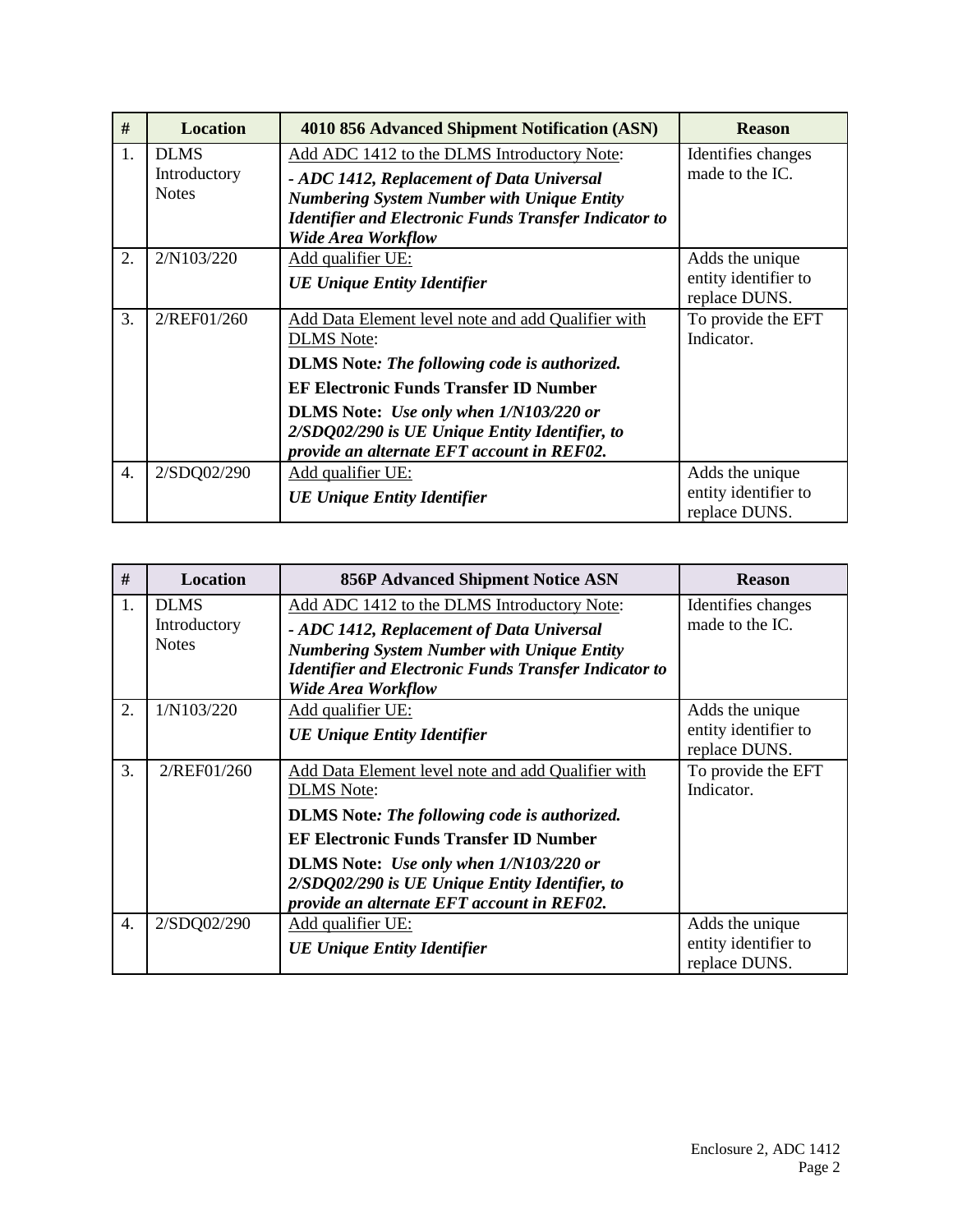| #                | <b>Location</b>          | <b>857 Shipment and Billing Notice</b>                                                     | <b>Reason</b>                         |
|------------------|--------------------------|--------------------------------------------------------------------------------------------|---------------------------------------|
|                  | <b>DLMS</b> Introductory | Add ADC 1412 to the DLMS Introductory Note:                                                | Identifies changes                    |
|                  | <b>Notes</b>             | - ADC 1412, Replacement of Data Universal                                                  | made to the IC.                       |
|                  |                          | <b>Numbering System Number with Unique Entity</b>                                          |                                       |
|                  |                          | <b>Identifier and Electronic Funds Transfer</b><br><b>Indicator to Wide Area Workflow</b>  |                                       |
| $\overline{2}$ . | 1/N103/140               | Add qualifier UE:                                                                          | Adds the unique                       |
|                  |                          | <b>UE Unique Entity Identifier</b>                                                         | entity identifier to<br>replace DUNS. |
| $\overline{3}$   | 1/N901/110               | Add Data Element level note and add Qualifier                                              | To provide the EFT                    |
|                  |                          | with DLMS Note:                                                                            | Indicator.                            |
|                  |                          | <b>DLMS</b> Note: 3 Optional data element used with                                        |                                       |
|                  |                          | 1/N103/140 UE Unique Entity Identifier to                                                  |                                       |
|                  |                          | identify System for Award Management (SAM)<br>records with an alternative Electronic Funds |                                       |
|                  |                          | Transfer (EFT) account.                                                                    |                                       |
|                  |                          | <b>EF Electronic Funds Transfer ID Number</b>                                              |                                       |
|                  |                          | <b>DLMS</b> Note: <i>Use only when 1/N103/140 is UE</i>                                    |                                       |
|                  |                          | Unique Entity Identifier, to provide an alternate<br><b>EFT</b> account in N902.           |                                       |

| #              | <b>Location</b>                          | <b>861 Acceptance Report</b>                                                                                                                                                                                                                                                                               | <b>Reason</b>                                            |
|----------------|------------------------------------------|------------------------------------------------------------------------------------------------------------------------------------------------------------------------------------------------------------------------------------------------------------------------------------------------------------|----------------------------------------------------------|
| $\mathbf{1}$ . | <b>DLMS</b> Introductory<br><b>Notes</b> | Add ADC 1412 to the DLMS Introductory Note:<br>- ADC 1412, Replacement of Data Universal<br><b>Numbering System Number with Unique Entity</b><br><b>Identifier and Electronic Funds Transfer</b><br><b>Indicator to Wide Area Workflow</b>                                                                 | Identifies changes<br>made to the IC.                    |
| 2.             | 1/N103/130                               | Add qualifier UE:<br><b>UE Unique Entity Identifier</b>                                                                                                                                                                                                                                                    | Adds the unique<br>entity identifier to<br>replace DUNS. |
| 3.             | 2/REF01/170                              | Add Data Element level note and add Qualifier<br>with DLMS Note:<br><b>DLMS</b> Note: The following code is authorized.<br><b>EF Electronic Funds Transfer ID Number</b><br>DLMS Note: Use only when 1/N103/130 is UE<br>Unique Entity Identifier, to provide an alternate<br><b>EFT</b> account in REF02. | To provide the EFT<br>Indicator.                         |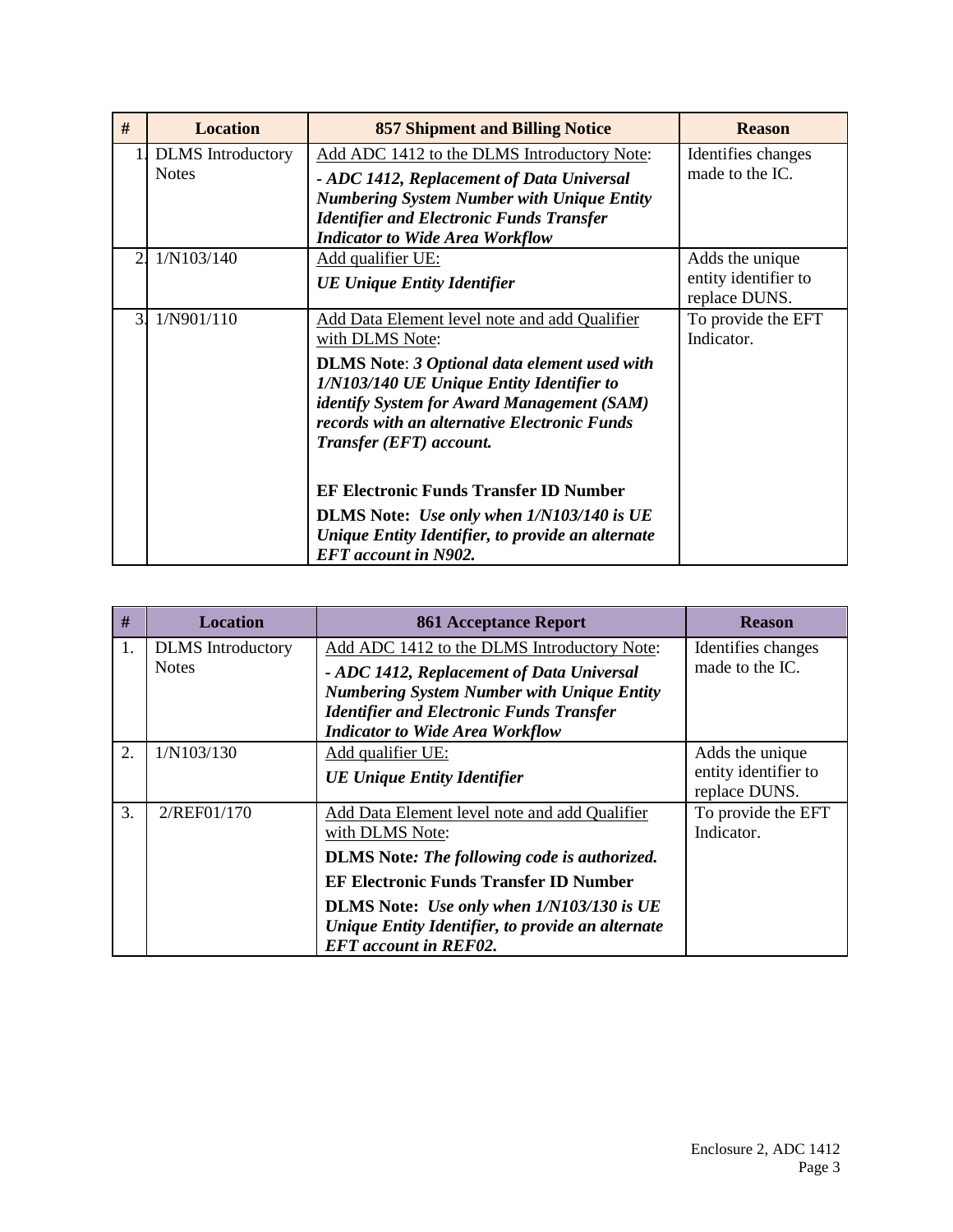| #  | <b>Location</b>          | <b>861P Acceptance Report</b>                       | <b>Reason</b>        |
|----|--------------------------|-----------------------------------------------------|----------------------|
| 1. | <b>DLMS</b> Introductory | Add ADC 1412 to the DLMS Introductory Note:         | Identifies changes   |
|    | <b>Notes</b>             | - ADC 1412, Replacement of Data Universal           | made to the IC.      |
|    |                          | <b>Numbering System Number with Unique Entity</b>   |                      |
|    |                          | <b>Identifier and Electronic Funds Transfer</b>     |                      |
|    |                          | <b>Indicator to Wide Area Workflow</b>              |                      |
| 2. | 1/N103/130               | Add qualifier UE:                                   | Adds the unique      |
|    |                          | <b>UE Unique Entity Identifier</b>                  | entity identifier to |
|    |                          |                                                     | replace DUNS.        |
| 3. | 2/REF01/170              | Add Data Element level note and add Qualifier       | To provide the       |
|    |                          | with DLMS Note:                                     | EFT Indicator.       |
|    |                          | <b>DLMS</b> Note: The following code is authorized. |                      |
|    |                          | <b>EF Electronic Funds Transfer ID Number</b>       |                      |
|    |                          | DLMS Note: Use only when 1/N103/130 is UE           |                      |
|    |                          | Unique Entity Identifier, to provide an alternate   |                      |
|    |                          | <b>EFT</b> account in REF02.                        |                      |